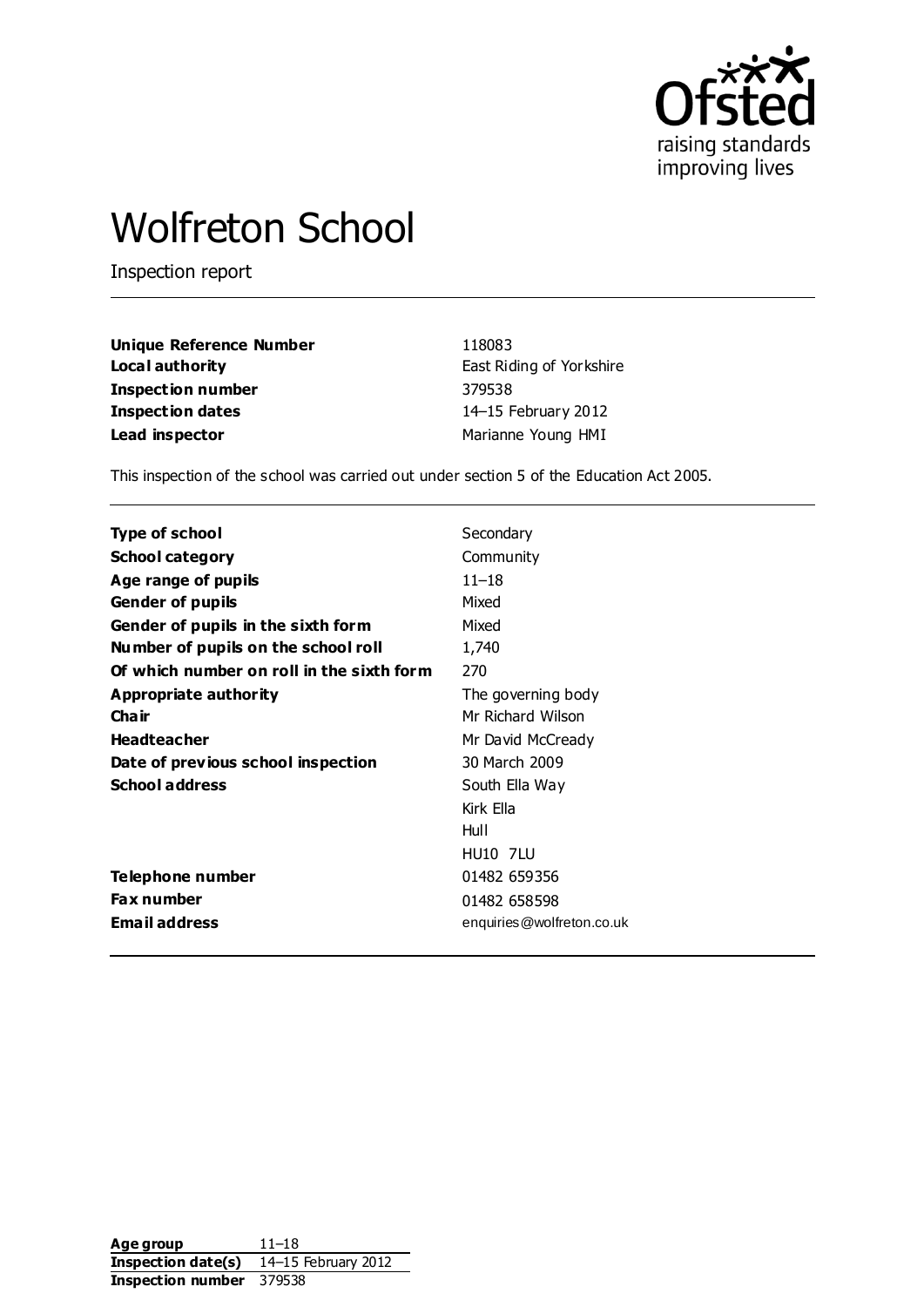

You can use Parent View to give Ofsted your opinion on your child's school. Ofsted will use the information parents and carers provide when deciding which schools to inspect and when.

You can also use Parent View to find out what other parents and carers think about schools in England. You can visit [www.parentview.ofsted.gov.uk,](file:///C:/Users/kculshaw/myoung/AppData/Local/Microsoft/Windows/Temporary%20Internet%20Files/Content.IE5/JKGAIYMP/www.parentview.ofsted.gov.uk) or look for the link on the main Ofsted website: [www.ofsted.gov.uk](file:///C:/Users/kculshaw/myoung/AppData/Local/Microsoft/Windows/Temporary%20Internet%20Files/Content.IE5/JKGAIYMP/www.ofsted.gov.uk)

The Office for Standards in Education, Children's Services and Skills (Ofsted) regulates and inspects to achieve excellence in the care of children and young people, and in education and skills for learners of all ages. It regulates and inspects childcare and children's social care, and inspects the Children and Family Court Advisory Support Service (Cafcass), schools, colleges, initial teacher training, work-based learning and skills training, adult and community learning, and education and training in prisons and other secure establishments. It assesses council children's services, and inspects services for looked after children, safeguarding and child protection.

Further copies of this report are obtainable from the school. Under the Education Act 2005, the school must provide a copy of this report free of charge to certain categories of people. A charge not exceeding the full cost of reproduction may be made for any other copies supplied.

If you would like a copy of this document in a different format, such as large print or Braille, please telephone 0300 123 4234, or email [enquiries@ofsted.gov.uk](mailto:enquiries@ofsted.gov.uk)

You may copy all or parts of this document for non-commercial purposes, as long as you give details of the source and date of publication and do not alter the information in any way.

To receive regular email alerts about new publications, including survey reports and school inspection reports, please visit our website and go to 'Subscribe'.

Piccadilly Gate Store Street Manchester M1 2WD

T: 0300 123 4234 Textphone: 0161 618 8524 [enquiries@ofsted.gov.uk](mailto:enquiries@ofsted.gov.uk) [www.ofsted.gov.uk](http://www.ofsted.gov.uk/)



© Crown copyright 2012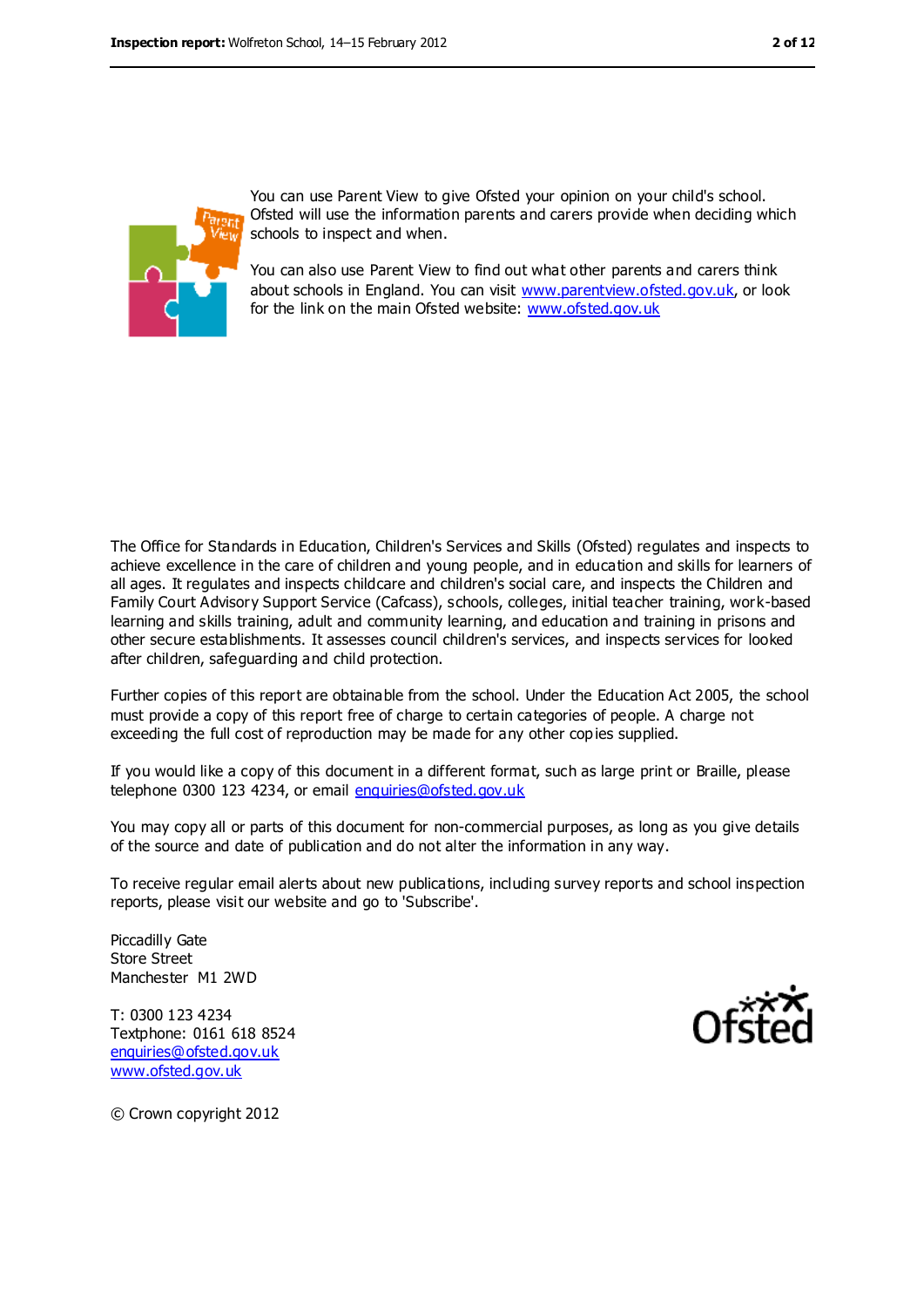# **Introduction**

Inspection team

Marianne Young Jonathan Woodyatt

Her Majesty's Inspector Additional inspector Ramesh Kapadia **Additional inspector** Joan Beale **Additional inspector** Ann Taylor **Additional inspector** 

This inspection was carried out with two days' notice. Inspectors observed 40 lessons of which two of these were jointly observed with members of the senior leadership team. Meetings were held with senior and curriculum area leaders, teachers, the Chair and vice-chair of the Governing Body, the local authority Improvement Partner and groups of students. Telephone conversations were held with parents who wished to speak with inspectors. Informal discussions were held with students at social times. Inspectors scrutinised a range of documents provided by leaders, including policies, development plans, and analysis of students' performance plus minutes of meetings. When planning the inspection, inspectors took account of the two responses to the on-line questionnaire (Parent View). Inspectors gave due consideration to the 173 inspection questionnaire responses from parents and carers and also to those questionnaires returned by staff and a representative sample of students.

# **Information about the school**

Wolfreton School is a larger than average-sized secondary school which is divided between two sites, one housing students in Key Stage 3, the other for students in the sixth form and Key Stage 4. The buildings are one and a half miles apart. Sixth form students are part of a well-established consortium with two other schools in the local authority. Buses operate regularly so that students can get to lessons in different places.

The proportion of students known to be eligible for free school meals is much lower than the national average. The vast majority of students are White British. The proportion of students who are disabled or have special educational needs is almost half that found nationally. Although most students come from the locality, almost one third of students are resident in the neighbouring local authority. The school is a specialist language college and regularly provides training programmes for student teachers, working closely with other organisations. In addition, through wellestablished partnership links with local business and colleges, 17% of students in Years 10 and 11 attend training and courses at these establishments each week. The school met the government's floor standard for secondary schools in 2011.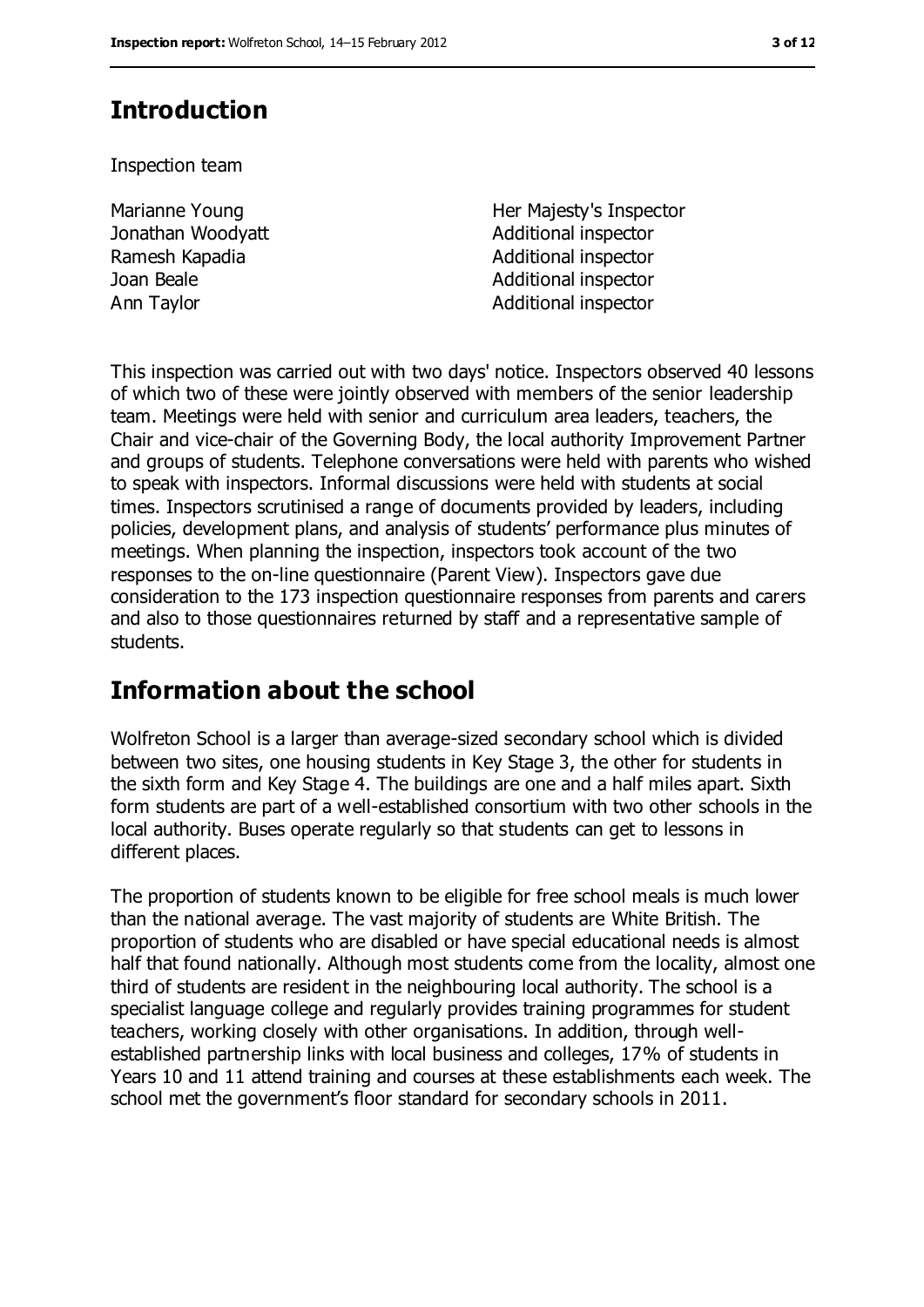**Inspection grades: 1 is outstanding, 2 is good, 3 is satisfactory and 4 is inadequate** Please turn to the glossary for a description of the grades and inspection terms

# **Inspection judgements**

| <b>Overall Effectiveness</b> |  |
|------------------------------|--|
|------------------------------|--|

| <b>Achievement of pupils</b>          |  |
|---------------------------------------|--|
| <b>Quality of teaching</b>            |  |
| <b>Behaviour and safety of pupils</b> |  |
| <b>Leadership and management</b>      |  |

### **Key Findings**

- Wolfreton School provides a satisfactory standard of education. Inspectors found that there are particular strengths in the leadership of the school, the additional activities provided to complement different subjects and within the teaching. The overall satisfactory progress made by students in 2011 where they reached broadly average standards, combined with more-able students not attaining the highest grades in a number of subjects, are key factors which limit the school's overall effectiveness.
- The sixth form is satisfactory and students benefit considerably because of the long-standing consortium arrangements which enable them to choose from a large number of courses. Students' achievement varies between subjects and is generally better in Year 12. Stronger teaching is appreciated, recognised by sixth form students and was confirmed during the inspection.
- Inspectors observed a range of lessons where student progress ranged from outstanding to inadequate. Leaders know that there is strong practice but at present there is not enough to improve the progress made by all students. Where lessons engage students in independent and group work, activities challenge them and the feedback provided ensures that they understood how to improve, progress is rapid and understanding is secured. However, where these features were weaker, low-level disruption occurs and students' often positive attitudes are not present. This situation was supported by both the comments from students and parents and carers.
- Students generally relate well to each other and adults. However, because of the split-site arrangement, younger students are unable to mix with older ones and this limits their social interaction with each other. Attendance has improved and very few students are persistently absent.
- The headteacher is well supported by senior leaders who have a thorough understanding of the challenges facing the school. Leadership of the sixth form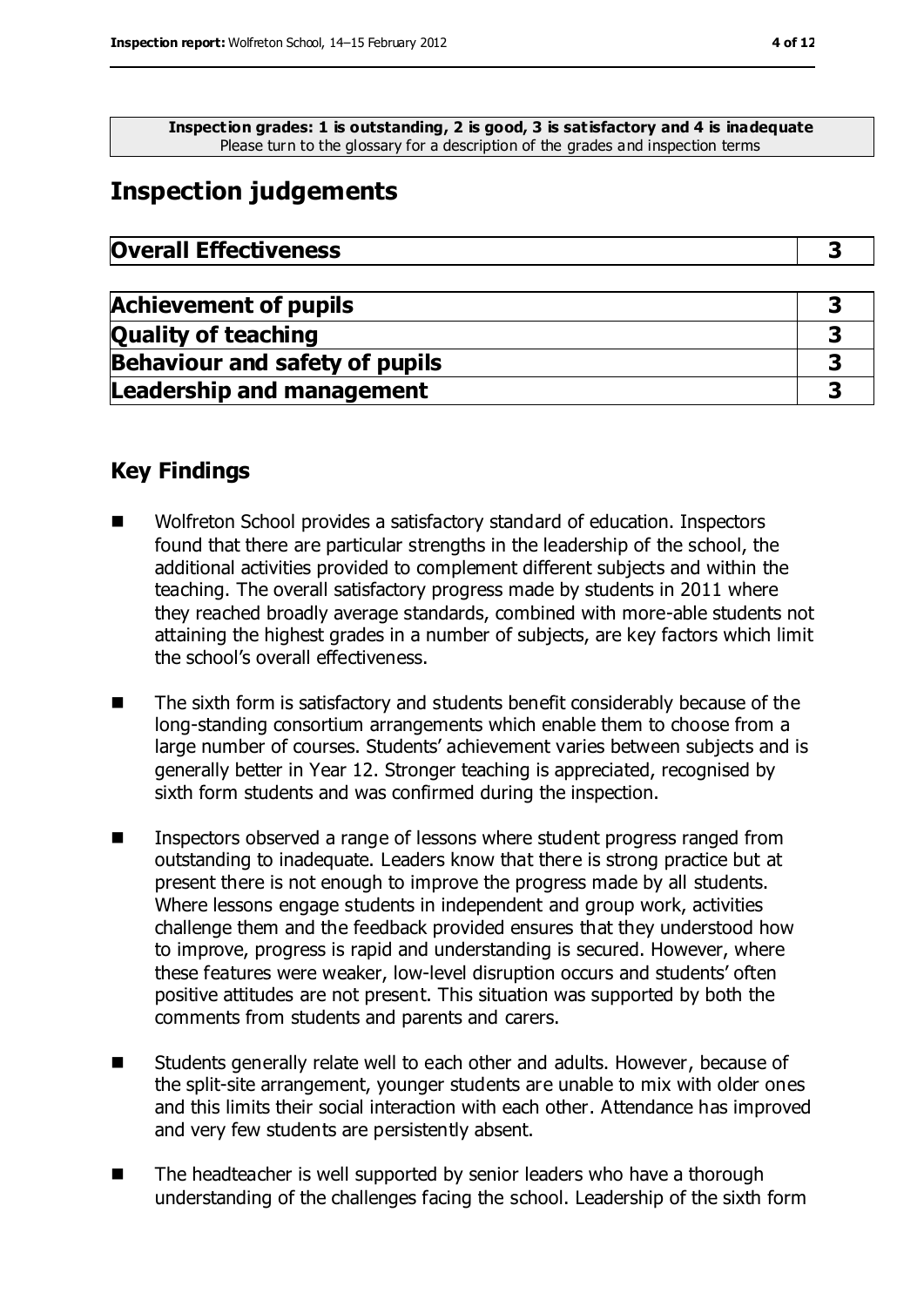is being reviewed as currently roles and responsibilities are unclear and there is a lack of strategic direction so that student progress is not monitored appropriately. Inconsistency among curriculum area leaders is also apparent and this means that some have a more positive view of provision in their subject than that found during the inspection.

Schools whose overall effectiveness is judged satisfactory may receive a monitoring visit by an Ofsted inspector before their next Section 5 inspection.

### **What does the school need to do to improve further?**

- **E** Ensure that the overall quality of teaching improves and any inadequate teaching is eradicated so that students make appropriate progress by:
	- planning lessons that make good use of all the available data about students' needs given their starting points and capabilities
	- making sure that lessons engage students so that they are actively involved in their learning and through appropriate questioning understand how to make improvements
	- raising teachers' expectations of students' potential, especially those who are more-able
	- guaranteeing that there is a consistent approach in lessons when dealing with any potential disruption
	- spreading the current strong practice within teaching more widely.
- **E** Eradicate the variability in middle leadership in order to strengthen the capacity for improvement by:
	- ensuring that all curriculum area leaders monitor, evaluate and bring about changes in their subject areas effectively
	- enabling leaders to evaluate the impact of the actions, including the quality of teaching in their areas, on the outcomes and progress made by different groups of students.
- Clarify the roles and responsibilities for leadership in the sixth form so that the progress made by students and any variability between subjects are considered and appropriate strategies implemented to bring about necessary improvements.

# **Main Report**

### **Achievement of pupils**

The prior attainment of students is broadly average over time. Despite some positive predictions and targets indicating above average attainment, in the key indicator of five or more GCSE grades including English and mathematics, these were not fulfilled. Consequently, students in 2011 attained broadly average standards and made satisfactory progress. Weakest progress was made in English where fewer students than anticipated made the expected progress. Similarly, students did less well than previously in a number of other subjects, especially in the proportion of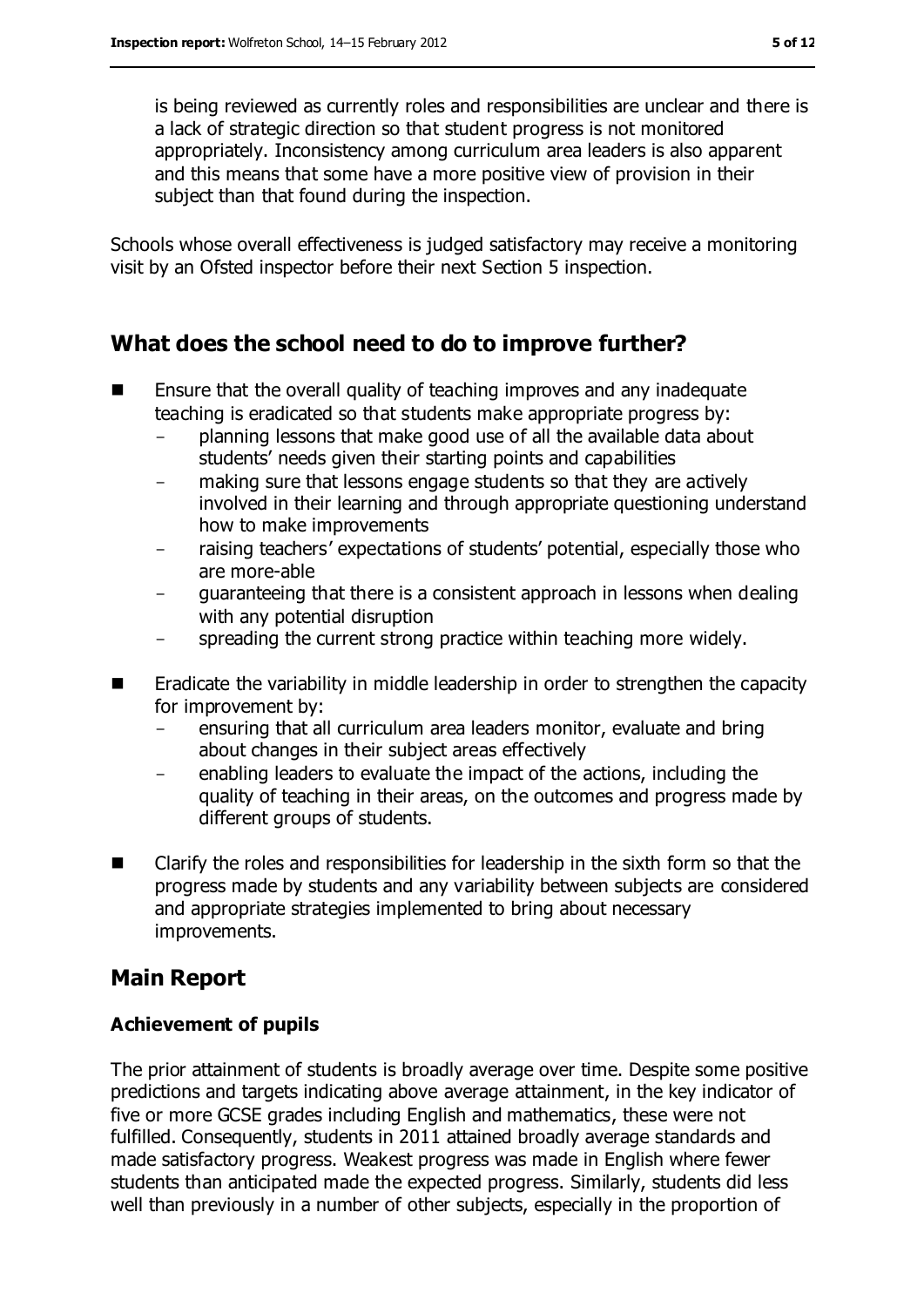students who reached A\* and A grades. Students made better progress in humanities, drama and design and technology. Leaders provided evidence during the inspection to support their view that curriculum changes, for example to some science courses and the entry policy for mathematics, are having a positive impact on student performance. Leaders are confident that the difference between the attainment of boys and girls predicted, but not averted in 2011, will not happen again. Inspectors noted that the more recent data trawl completed by senior leaders confirmed this view and that all groups of students in Year 11, including those who are disabled or have special educational needs, are making better progress in many measures.

Students' progress in lessons is often limited because they are not given work that is sufficiently challenging and adapted to meet their individual needs. As a result, students' concentration and application to the tasks set in lessons are not maintained. Intervention and small group work was observed and here, students' capabilities were well considered enabling them to make good progress. The reading programme for students in Year 7 is engaging and interesting them in books through a mixture of structured learning and games. Consequently, students confidently and enthusiastically discussed their reading and favourite authors. Inspectors saw an inconsistent approach by teachers in lessons for students to develop their literacy and numeracy skills in different subjects. Literacy was promoted more regularly because staff have been involved in recent whole-school literacy training.

Despite students' prior attainment before they join the sixth form remaining broadly similar, their outcomes have declined since the last inspection, at both AS and A2 level. Progress is satisfactory. Attainment between subjects varies and this is often linked to the quality of teaching and challenge provided in lessons.

#### **Quality of teaching**

Although teachers have benefited from helpful training so that the quality of their teaching improves, not all have put this work into practice. Consequently, inspectors saw a range of teaching from outstanding to inadequate and this inconsistency means that students' progress, at all key stages, is adversely affected. There is strong practice within the school. Here, inspectors observed well-planned lessons where students' capabilities were well known, questioning and feedback was helpful and rigorous. In addition, activities were well chosen and thus students' progress was rapid and their earlier learning was revisited and consolidated. This was particularly evident in a textiles lesson in the sixth form where students' enjoyment and understanding were palpable. However, across a range of subjects and within key stages, these features were not present. Students were set tasks to complete, which, for the most part, they did although these did not always suit their particular abilities. On occasions, either because students were not challenged, particularly the more-able, or because their disruptive behaviour was insufficiently and consistently challenged, their progress suffered. Students, from different year groups, reportedly candidly that in some lessons a lack of appropriate challenge means that reaching an average grade is seen as acceptable. A small number of parents and carers who responded to their questionnaire also felt that their children's learning was at times adversely affected by inappropriate behaviour and lack of challenge in lessons. Group work is a regular feature of many lessons. Where this is undertaken well, students'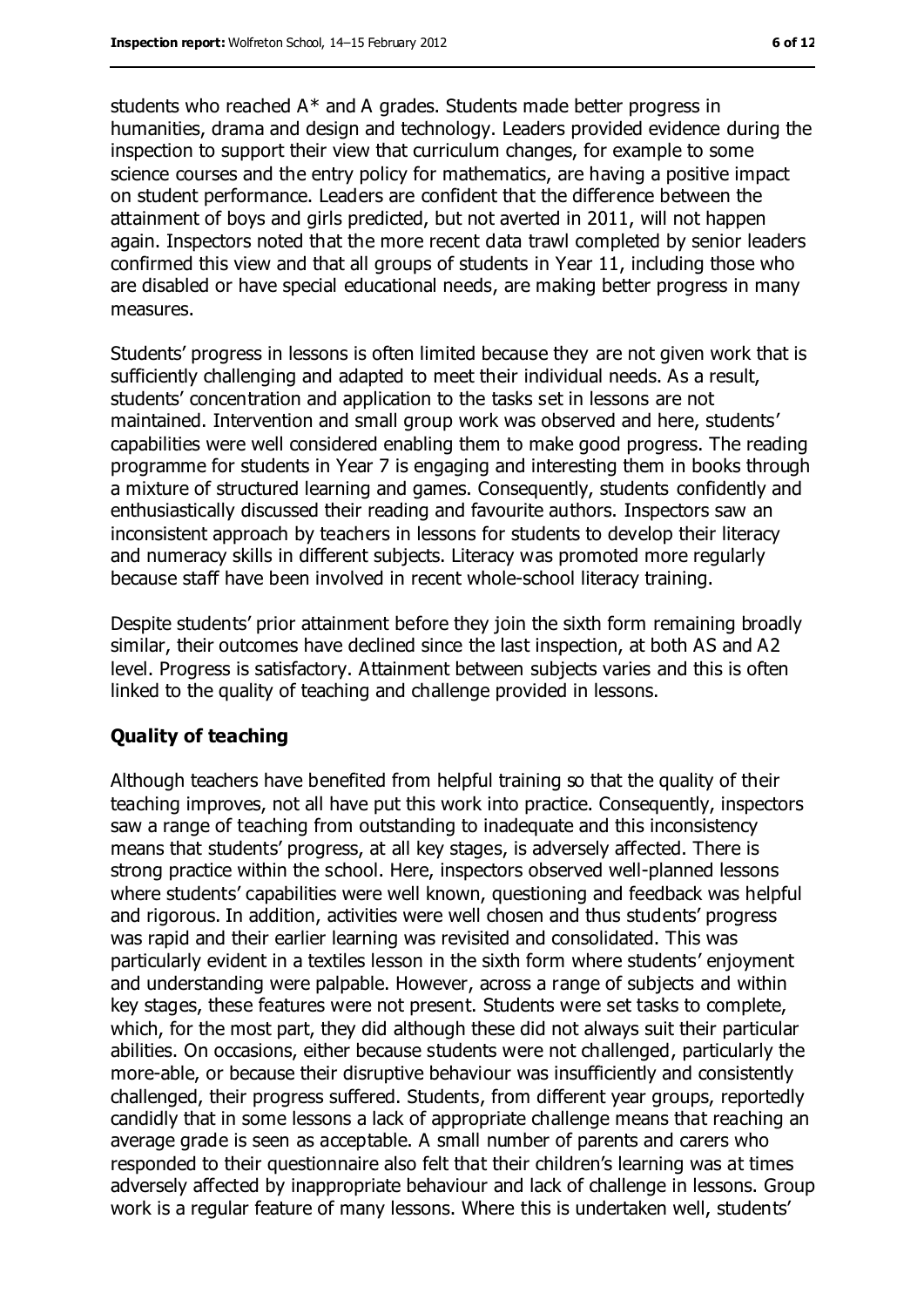social and moral skills are developed well. However, inspectors observed several missed opportunities in lessons to enable students to reflect, discuss and consider their view of cultural and world issues.

#### **Behaviour and safety of pupils**

Students were spoken to at both sites. Their comments, together with the responses to the student questionnaire, indicated that students' safety is a high priority and they felt confident that any incidences of bullying are dealt with rigorously. Similar confirmation was evident in the responses from parents and carers. However, parents and carers and a few students were concerned about the quality of behaviour in the school. Inspectors found that throughout the school there were incidences of thoughtful and helpful behaviour between students and to other adults and visitors. Some boisterous behaviour was observed and, especially in the sixth form, thoughtless disposing of litter occurred, but generally, students behaved satisfactorily. Despite the movement time allowed between some lessons, a very few students arrive late to lessons which was not always dealt with effectively. Leaders presented compelling evidence to show that exclusions have decreased since the previous inspection. Safety for students who have to travel to lessons at different venues is well-considered. Together with appropriate curriculum choices for different groups of students, including the large number who receive some of their education off-site, are all strong contributory factors for students' above average attendance. Irregularities in the way attendance data are collected for sixth form students have now been rectified so that they have to register at the normal time and not when they arrive for lessons.

#### **Leadership and management**

Senior leaders undertake regular and comprehensive monitoring of student progress and hold frequent meetings with curriculum area leaders. A thorough review was held following the results in 2011, particularly in English and mathematics, for all groups of students. A comprehensive programme of training to ensure a consistent approach to lesson planning and managing any inappropriate behaviour by students, an issue at the previous inspection, has been undertaken. Many teachers spoke enthusiastically about the support they have been given and how their confidence has improved. During discussions and lesson observations, leaders agreed with inspectors that more work needs to be done as not all teachers are making best use of the training and information provided. This work, together with leaders' accurate view of the positive aspects of teaching and how this impacts on student progress, provides secure evidence of leaders' commitment to make further improvements.

Students are very active in the life of the school and play an important part, through the Senate, in decision making. They enjoy and participate well in the wealth of additional activities provided for them out of lesson time, which widens their understanding of literature, music and drama particularly. Additional trips to supplement learning in the classroom for different subjects are also popular. These events, combined with a curriculum that is adaptable and able, through the wellestablished consortium and other partnerships, allow students to follow courses that best suit their interests and abilities. Careful consideration has been given to ensure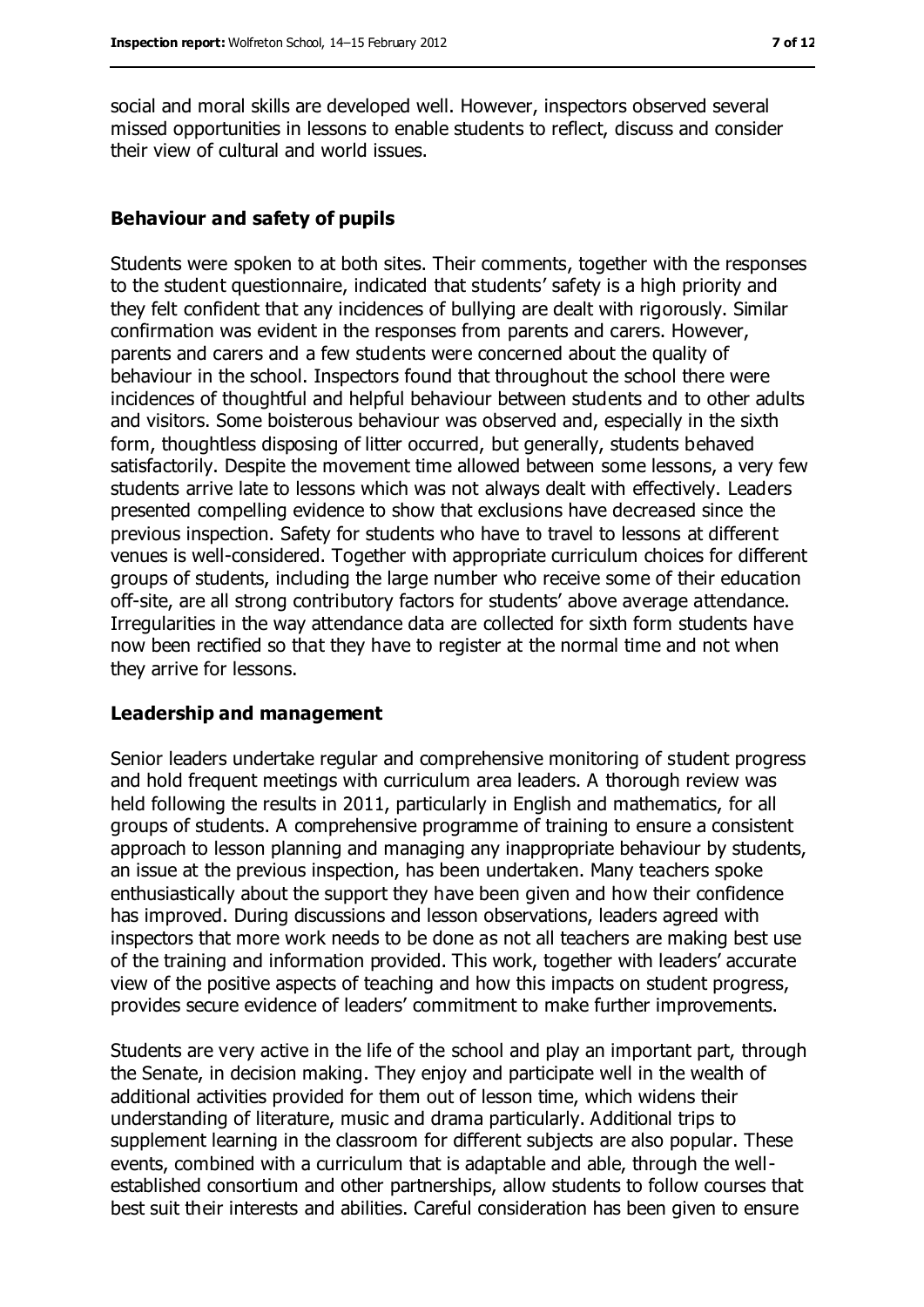that the courses taught in Key Stage 4 prepare students properly for the sixth form. Where this has been found not to be the case, for example in modern languages and science, changes have been made. These changes, together with improvements this year in student progress noted by inspectors, support leaders' view of a firm commitment to equal opportunities. Another strong feature is that very few students leave the school and do not go into further education, employment or training.

Members of the governing body are now providing more challenge to senior leaders about the achievement of all students. At the time of the inspection, current requirements for safeguarding were being met and given a high priority. Senior leaders recognise that some curriculum area leaders are more adept at monitoring and evaluating their subject than others. This inconsistency is manifest particularly in the departmental self-evaluation documents which are often overoptimistic in terms of identifying the progress made by students and whether planned interventions, for example in English and mathematics, are having the desired impact. Evaluating provision in the sixth form is underdeveloped and senior leaders recognise that this area is a key priority for the school.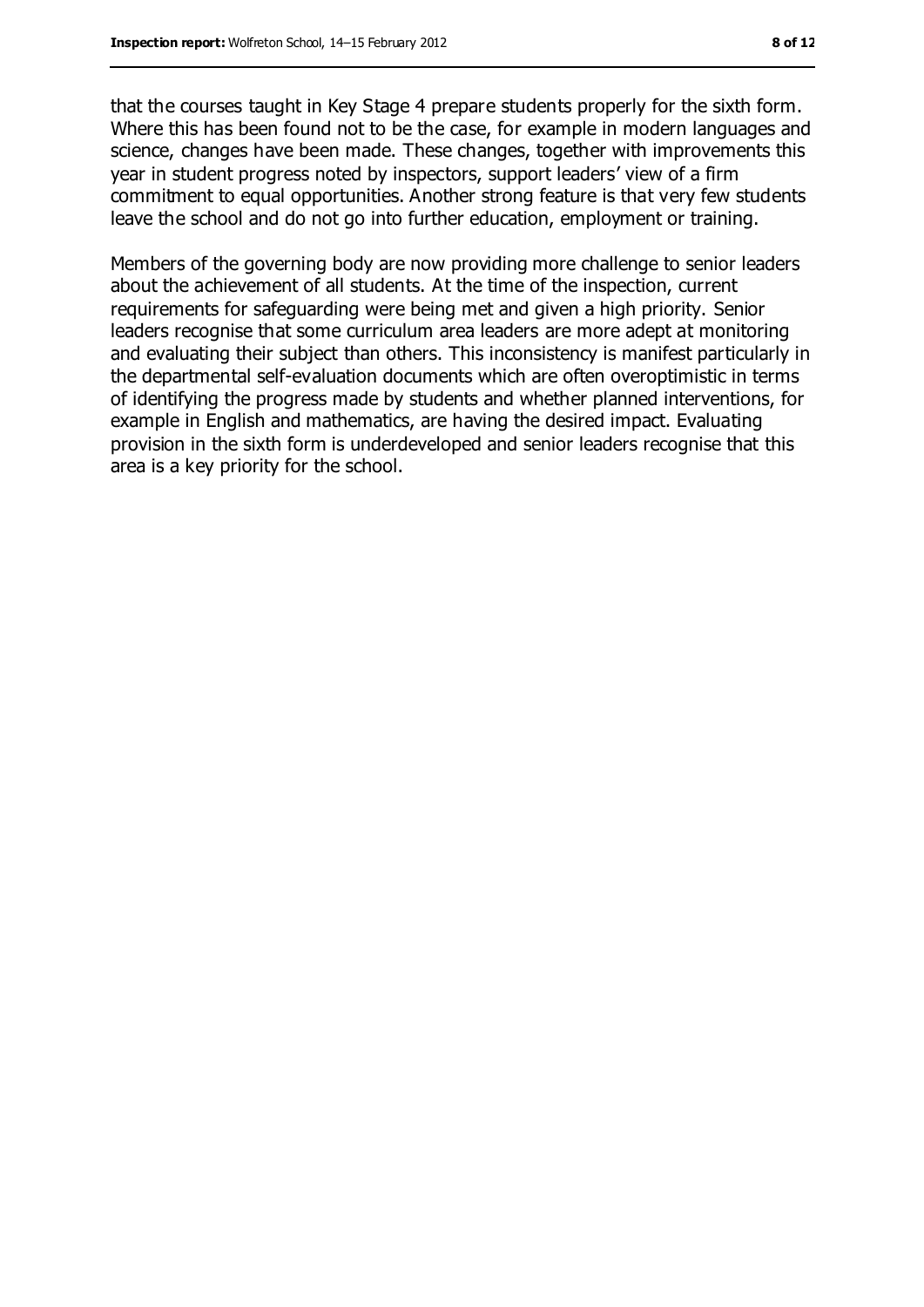# **Glossary**

# **What inspection judgements mean**

| Grade   | <b>Judgement</b> | <b>Description</b>                                                                                                                                                                                                            |
|---------|------------------|-------------------------------------------------------------------------------------------------------------------------------------------------------------------------------------------------------------------------------|
| Grade 1 | Outstanding      | These features are highly effective. An outstanding school<br>provides exceptionally well for all its pupils' needs.                                                                                                          |
| Grade 2 | Good             | These are very positive features of a school. A school that is<br>good is serving its pupils well.                                                                                                                            |
| Grade 3 | Satisfactory     | These features are of reasonable quality. A satisfactory school<br>is providing adequately for its pupils.                                                                                                                    |
| Grade 4 | Inadequate       | These features are not of an acceptable standard. An<br>inadequate school needs to make significant improvement in<br>order to meet the needs of its pupils. Ofsted inspectors will<br>make further visits until it improves. |

### **Overall effectiveness of schools**

|                       | Overall effectiveness judgement (percentage of schools) |      |                     |                   |
|-----------------------|---------------------------------------------------------|------|---------------------|-------------------|
| <b>Type of school</b> | <b>Outstanding</b>                                      | Good | <b>Satisfactory</b> | <b>Inadequate</b> |
| Nursery schools       | 46                                                      | 46   |                     |                   |
| Primary schools       | 8                                                       | 47   | 40                  |                   |
| Secondary schools     | 14                                                      | 38   | 40                  |                   |
| Special schools       | 28                                                      | 48   | 20                  |                   |
| Pupil referral units  | 15                                                      | 50   | 29                  |                   |
| All schools           |                                                         | 46   | 38                  |                   |

New school inspection arrangements have been introduced from 1 January 2012. This means that inspectors make judgements that were not made previously.

The data in the table above are for the period 1 September 2010 to 31 August 2011 and represent judgements that were made under the school inspection arrangements that were introduced on 1 September 2009. These data are consistent with the latest published official statistics about maintained school inspection outcomes (see [www.ofsted.gov.uk\)](file:///C:/Users/kculshaw/myoung/AppData/Local/Microsoft/Windows/Temporary%20Internet%20Files/Content.IE5/JKGAIYMP/www.ofsted.gov.uk).

The sample of schools inspected during 2010/11 was not representative of all schools nationally, as weaker schools are inspected more frequently than good or outstanding schools.

Primary schools include primary academy converters. Secondary schools include secondary academy converters, sponsor-led academies and city technology colleges. Special schools include special academy converters and non-maintained special schools.

Percentages are rounded and do not always add exactly to 100.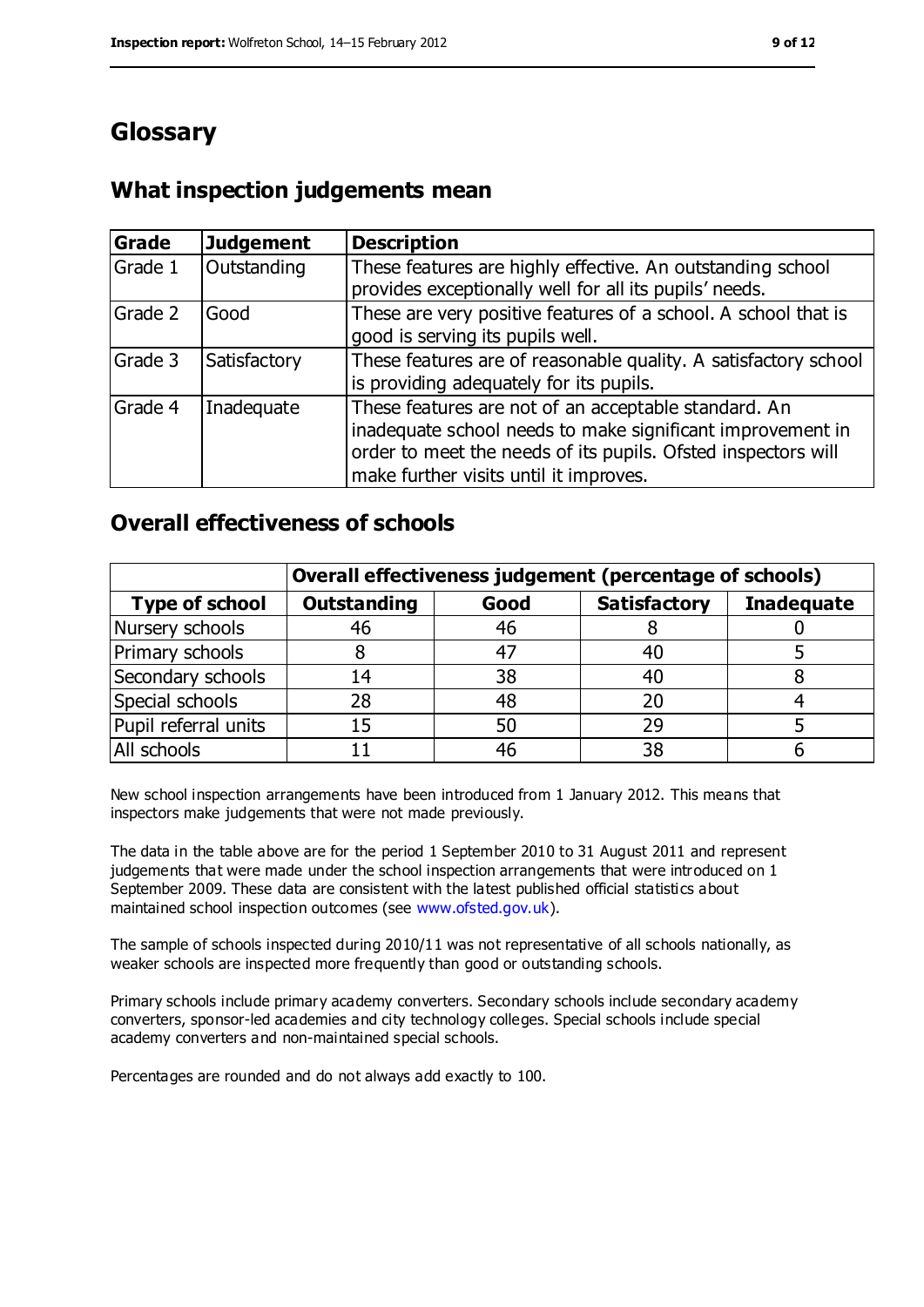# **Common terminology used by inspectors**

| Achievement:                  | the progress and success of a pupil in their learning and<br>development taking account of their attainment.                                                                                                           |
|-------------------------------|------------------------------------------------------------------------------------------------------------------------------------------------------------------------------------------------------------------------|
| Attainment:                   | the standard of the pupils' work shown by test and<br>examination results and in lessons.                                                                                                                              |
| Behaviour                     | how well pupils behave in lessons, with emphasis on their<br>attitude to learning. Pupils' punctuality to lessons and their<br>conduct around the school.                                                              |
| Capacity to improve:          | the proven ability of the school to continue improving based<br>on its self-evaluation and what the school has accomplished<br>so far and on the quality of its systems to maintain<br>improvement.                    |
| Leadership and<br>management: | the contribution of all the staff with responsibilities, not just<br>the governors and headteacher, to identifying priorities,<br>directing and motivating staff and running the school.                               |
| Learning:                     | how well pupils acquire knowledge, develop their<br>understanding, learn and practise skills and are developing<br>their competence as learners.                                                                       |
| Overall effectiveness:        | inspectors form a judgement on a school's overall<br>effectiveness based on the findings from their inspection of<br>the school.                                                                                       |
| Progress:                     | the rate at which pupils are learning in lessons and over<br>longer periods of time. It is often measured by comparing<br>the pupils' attainment at the end of a key stage with their<br>attainment when they started. |
| Safety                        | how safe pupils are in school, including in lessons; and their<br>understanding of risks. Pupils' freedom from bullying and<br>harassment. How well the school promotes safety, for<br>example e-learning.             |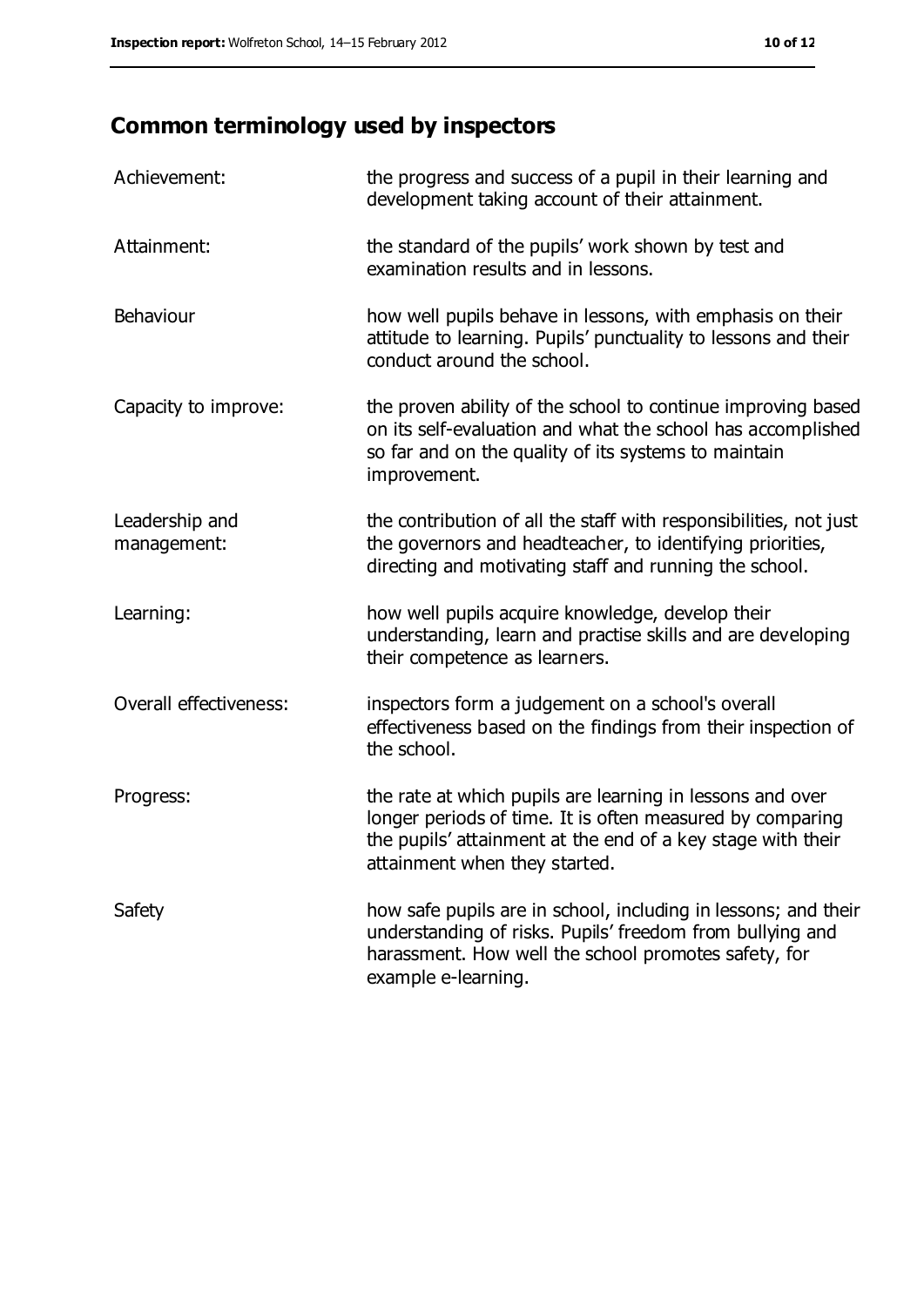#### **This letter is provided for the school, parents and carers to share with their children. It describes Ofsted's main findings from the inspection of their school.**



16 February 2012

Dear Students

#### **Inspection of Wolfreton School, Kirk Ella, Hull, HU10 7LU**

Thank you for talking with me and my colleagues when we inspected your school recently. We took careful note of your opinions and behaviour both in lessons and at social times. Your attendance has improved and is now above the national average. However, occasionally some of you are late arriving to lessons which means you miss the start and important information. Sometimes some of you can be a little thoughtless and careless with your litter which makes the buildings untidy. Generally though, you get on well together and are polite to visitors.

We observed in lessons that at times you are given work that matches your abilities, teachers ask helpful questions and everyone does their best. You told us, and your parents and carers agreed that in these lessons you make good progress. However, again some of you do not concentrate and can misbehave, usually when you have to sit and listen for too long or the work is too easy. Those of you in Year 7 are enjoying different books and getting better at reading. We noticed that you are given, in some lessons, opportunities to discuss and give your opinions. Again, this approach helps you to think deeply about different topics. We agree that you are provided in the sixth form with a wide choice of subjects and are able to follow your individual interests. A large number of you take part in additional activities in school and beyond which complements learning in different subjects.

Mr McCready and other senior leaders know that it is important for Wolfreton School to move forward and we have agreed that improvements, particularly in teaching, need to be made. Additionally, closer checks will be made to see how well you are doing in different subjects. You all need to help by working hard and behaving well in all lessons so that you can all make the progress of which you are all capable.

I wish you well in the future

Yours sincerely Marianne Young Her Majesty's Inspector